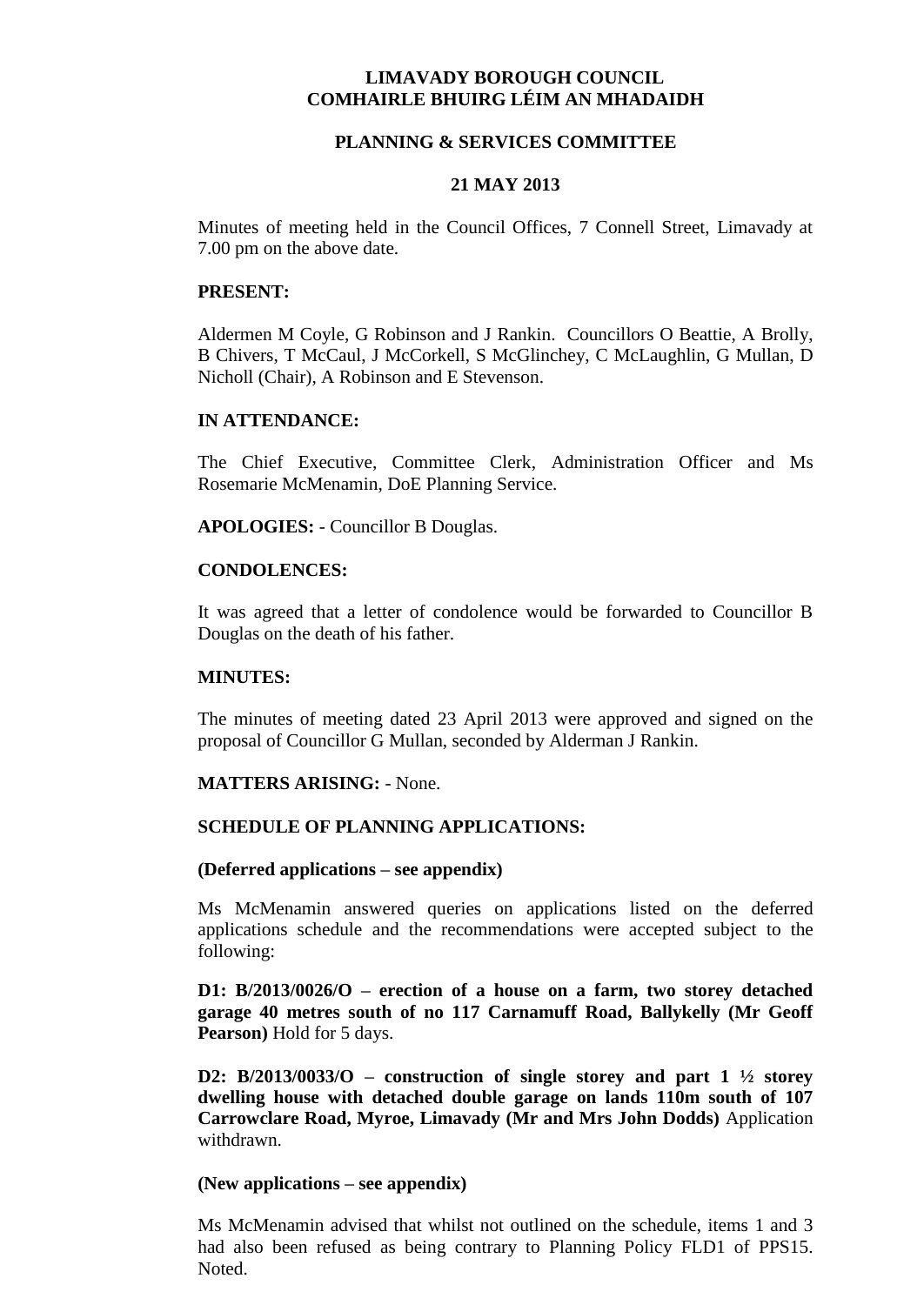**B/2013/0002/F – proposed single storey shed for agricultural purposes at rear of 162 Seacoast Road, Limavady (Mr Sharma)** Deferred for office meeting.

**B/2013/0023/O – site for farm building 270m west of 162 Seacoast Road, Crindle, Limavady (Mr Kane)** Deferred for office meeting.

**B/2013/0075/O – site for farm dwelling on land adjacent to 332 Seacoast Road, Limavady (J Doherty)** Deferred for office meeting.

## **ROADS:**

#### **a) Roads Service – Spring Consultation Report:**

The Chair welcomed Mr Colin Hutchinson, Strategic Road Improvement Team and Mr Austin Montgomery, Section Engineer Roads Service to the meeting.

Mr Hutchinson presented the Northern Division Annual Roads Service Report for 2013/2014 which dealt with works completed in Limavady Borough Council area during the year 2012/13 and set out initial proposals for schemes to be undertaken in the year 2013/14. He stated that funding available for improvement schemes and road maintenance was greatly reduced this year in line with the four year budget agreed by the Executive. Despite this, Roads Service has used its available resources effectively and continued to deliver quality public services which included resurfacing of roads and pathways, surface dressing, drainage, major utility works, winter gritting service, minor work schemes, traffic schemes, traffic management, maintenance of structures, street lighting and major work schemes.

The following points were made following the presentation:

- o A member reported that she had received a complaint about excess water on Catherine Street and queried if the drainage system was blocked. It was highlighted that the exceptional rainfall of the previous weekend had led to ponding/flooding in many areas, including Catherine Street.
- o The proposed park & ride for Dungiven was tied in with the A6 scheme.
- o Roads Service to investigate what could be done at the accident blackspot near Hasson's Tyres on Legavallon Road.
- o Roads Service was commended for clearing the rural roads from snow.
- o It was confirmed that a crash barrier and other improvements had been approved at a stretch of road near Legavallon Bridge.
- o The importance of progressing the A6 scheme was highlighted, especially on health grounds due to omissions from vehicles.
- o Roads Service were delivering a programme designed for 100 year flooding, which included sustainable drainage systems. It was highlighted that farmers had a responsibility in preventing flooding.
- o Request for additional street lighting at Kings Lane.
- o Any additional funding from the Executive should be used on the A6 or Frosses Road.
- o It was queried if the road could be widened at Ballykelly Bridge/Plantation Road for safety reasons.
- o It was pointed out costs would be excessive to provide a footpath from Ballarena Station to Swans Bridge. Disappointment was expressed that a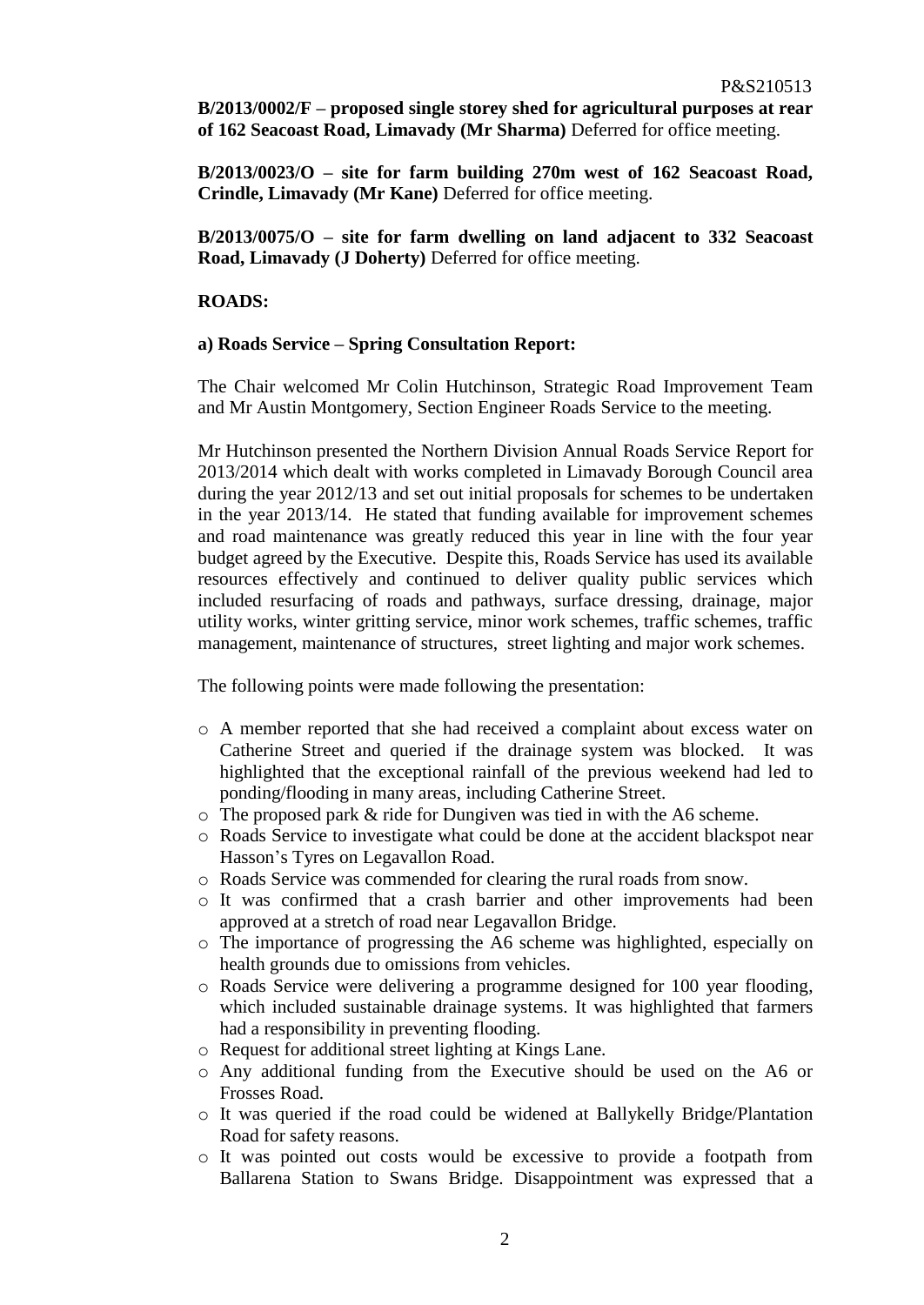previous commitment to provide an area of footpath year on year had not been carried out.

- o Roads Service would look closely at traffic problems in Ballykelly when vehicles started commuting to the former army camp.
- o Flooding problems at Dunlade Road was highlighted.
- o Roads Service was congratulated on resurfacing at Muldonagh and Altmower Road.
- o A complaint had been received regarding lack of gullies and flooding on Foreglen loop road at Dernaflaw.
- o Request that Roads Service relook at possibility of erecting ramps at Whitehill Park.
- o Roads Service was complimented on work carried out in association with DSD on Market Street and Catherine Street.
- o The decision to defer work on the Seacoast Road until September 2013 was welcomed.

The Chair thanked the representatives from Roads Service for their comprehensive presentation.

## **WATER & SEWERAGE:** - None.

## **HOUSING:** - None.

## **ANY OTHER BUSINESS:**

**IRRV Northern Ireland Conference 2013:** It was agreed that an officer would attend the Institute of Revenues, Rating & Valuation conference 2013 on 3 June 20113 in Belfast City Hall.

**Limavady Town Centre Masterplan Development:** A briefing paper was tabled from the Development Directorate which outlined that the Chair of the Ministerial Advisory Group (MAG) had undertook a walk around Limavady Town Centre to look at ways of developing the town beyond the physical infrastructure. Following a tour of the Centre, the function of Drumceatt Square and its relationship with activities in the town centre were discussed at length. Points made included:

It was proposed to take a proactive approach over the next few months to stimulate greater use of increased community and business use to Drumceatt Square. This included markets, maximising opportunities provided by events and festivals and Council to lead and support external initiatives.

It was agreed that officers would progress the suggested list of ideas outlined within the briefing paper. It was also suggested that Council consider using gazeboes to protect those performing in the square, similar to what Coleraine was currently doing.

**Request from Royal Air Force:** The Chief Executive reminded members that decision on request for support by the Royal Air Force Association had been deferred to give members time to consider the details of their letter circulated the previous week.